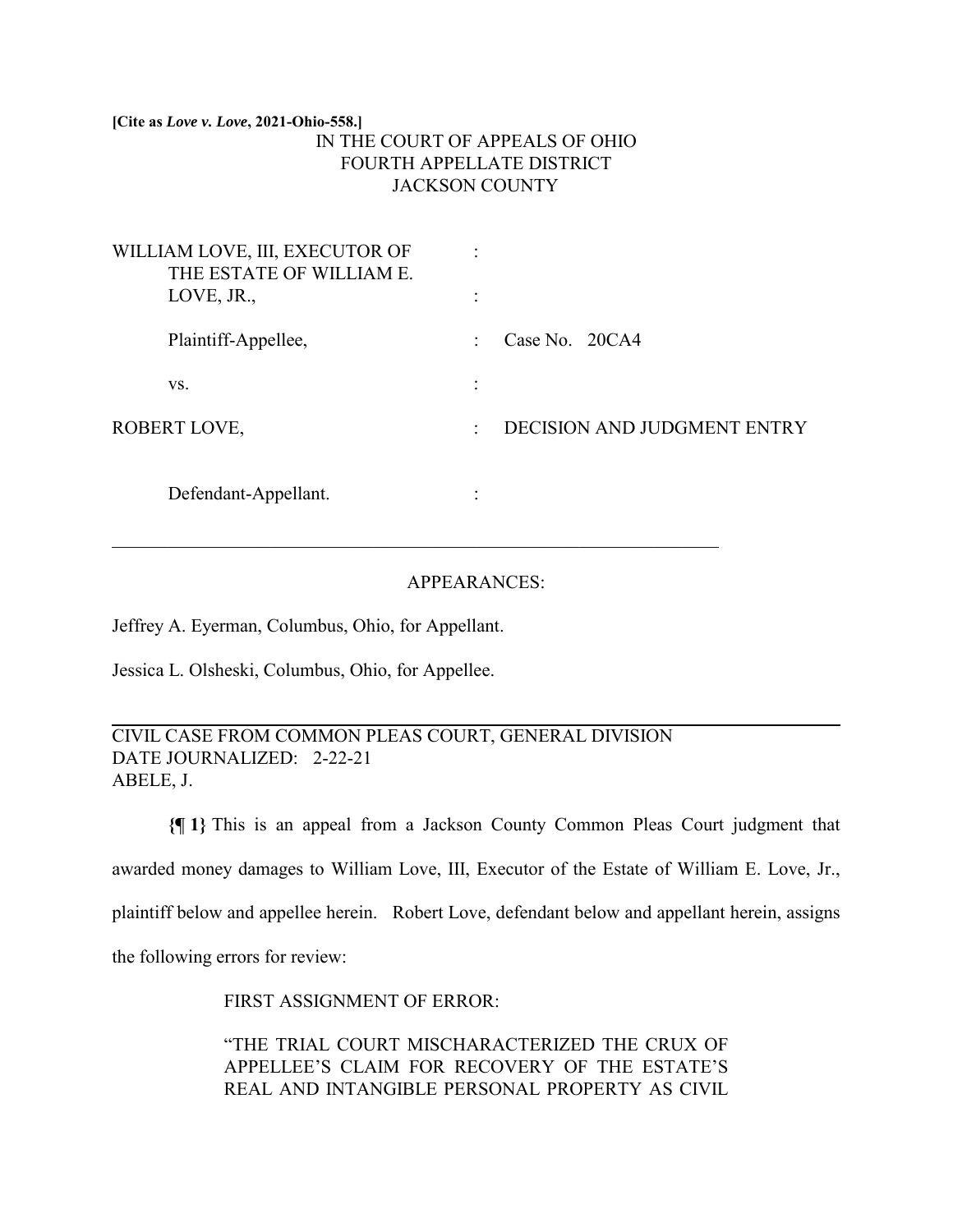CLAIMS FOR 'MONEY DAMAGES,' AND THE TRIAL COURT'S EXERCISE OF SUBJECT MATTER JURISDICTION OVER QUESTIONS TOUCHING ON THE NATURE AND EXTENT OF A DECEDENT'S ESTATE WAS PREJUDICIAL ERROR." SECOND ASSIGNMENT OF ERROR:

"THE TRIAL COURT ERRED IN ROBERT LOVE'S PREJUDICE IN DENYING MOTIONS FOR SUMMARY JUDGMENT AND DIRECTED VERDICT WHERE THE PLAINTIFF HAD NO EVIDENCE OF HIS FATHER'S CONDITION ON THE DAY OF THE TRANSFERS, AND NO EVIDENCE OF ANY MEDICAL DIAGNOSIS."

**{¶ 2}** On May 3, 2018, appellee filed a complaint in the common pleas court general division that sought monetary and injunctive relief for appellant's alleged fraudulent transfer of real estate and bank account funds from the parties' father, William E. Love, Jr., to the appellant.

**{¶ 3}** The complaint alleged that William E. Love, Jr., the decedent, died in 2017 at age 88, after he began to exhibit signs of dementia in 2014. On November 6, 2015, doctors at the Veteran's Affairs Hospital (VA) in Chillicothe, Ohio examined the decedent and diagnosed cognitive impairment. Doctors noted that the decedent, approximately two years prior to his death, could not identify the year, month, day, date, town, county, hospital or clinic, and could not write a sentence or copy a clock. The complaint alleged that (1) four days after the VA visit, appellant influenced the decedent to include appellant as a joint owner of the decedent's savings account, and (2) two days later, influenced the decedent to transfer to appellant six tracts of real property. The complaint further alleged that appellant transferred and withdrew large sums of money, and, shortly after decedent's passing, told appellee, "I've got all the money and there's nothing you can do about it." The complaint included claims for fraud, conversion, unjust enrichment, theft, and sought to (1) preliminarily and permanently enjoin appellant from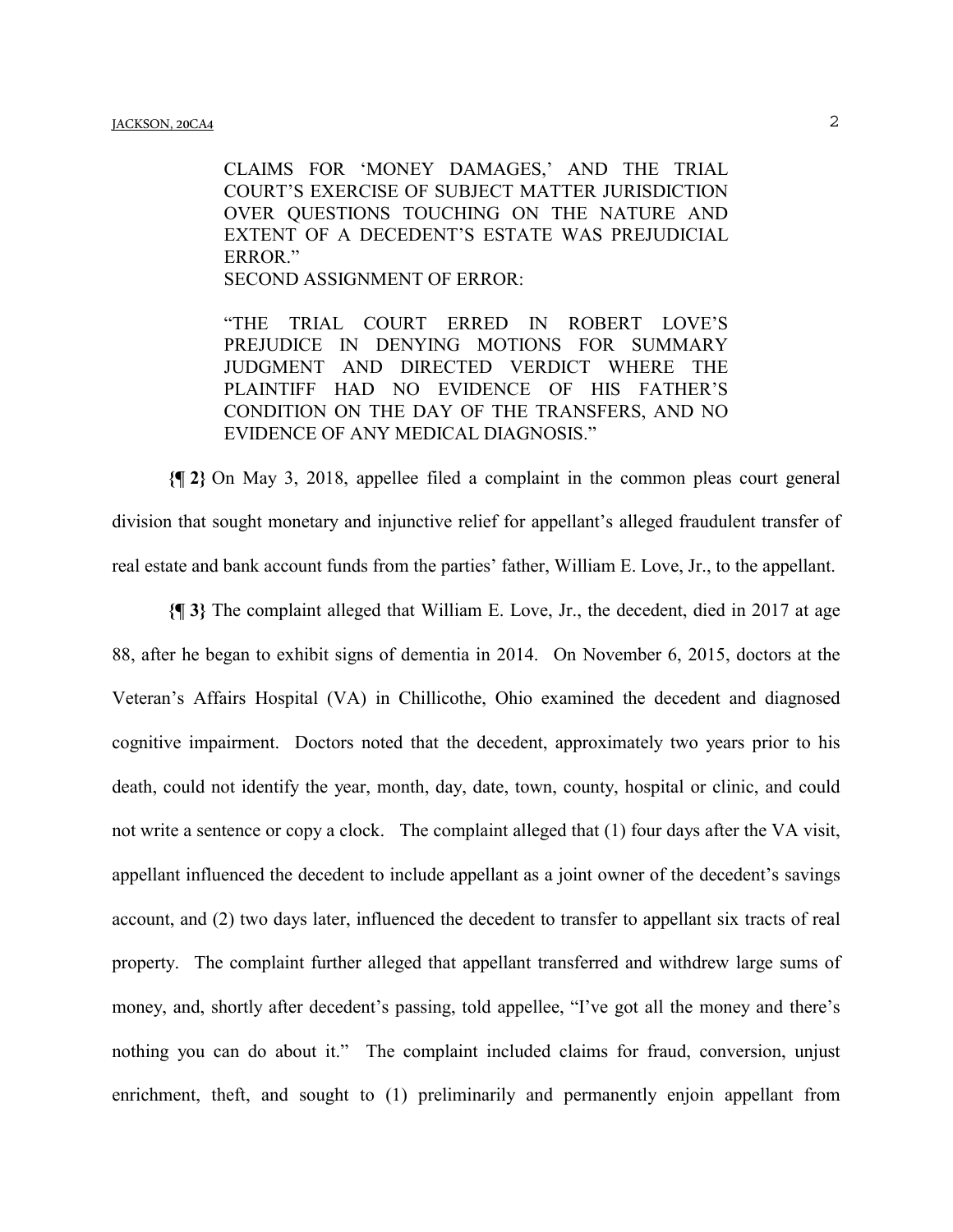## $\text{JACKSON}, 20\text{CA4}$

disposing of the real estate, (2) enjoin appellant from transferring funds from any bank accounts, in which appellant transferred monies that rightfully belonged to the decedent and to the estate, and (3) award such legal or equitable relief that the court may deem appropriate.

**{¶ 4}** On May 3, 2018, appellee filed a motion for a temporary restraining order and a preliminary injunction. Appellant subsequently filed a motion to dismiss. The trial court denied appellant's motion to dismiss, found that all of appellee's claims seek money damages, but held that appellee must file in the probate division any declaratory judgment action that seeks to return the real estate to the estate. Appellant then filed a summary judgment motion that the court denied.

**{¶ 5}** At the jury trial, appellee called appellant to testify as on cross-examination. The evidence revealed, inter alia, that appellant lived in a home that he and the decedent purchased in 2004, while the decedent lived in a separate nearby home. However, in January 2015 a gas stove exploded and rendered the decedent's home uninhabitable. After the fire, the decedent moved into a house trailer approximately 1500 feet from appellant's driveway. Appellant visited the decedent every other day and, during this time, the decedent owned a cell phone and drove his vehicle.

**{¶ 6}** Appellant also testified that, although he drove the decedent to the VA hospital on November 5, 2015, he had no concerns about the decedent's well-being. Appellant acknowledged that the VA progress reports state that "Veteran has the odor of urine greatly,<sup>1</sup>"

 $\frac{1}{1}$ <sup>1</sup> The exam notes, Exhibit B, state:

Veteran presents today for his annual exam. Veteran denies any current complaints but his daughter is very worried about him because he lives alone at 86yo and she heard about some recent changes in his health yesterday. His daughter lives in Ashland, KY and visits him once a week on the weekends and was frightened yesterday because she heard over the phone that her father was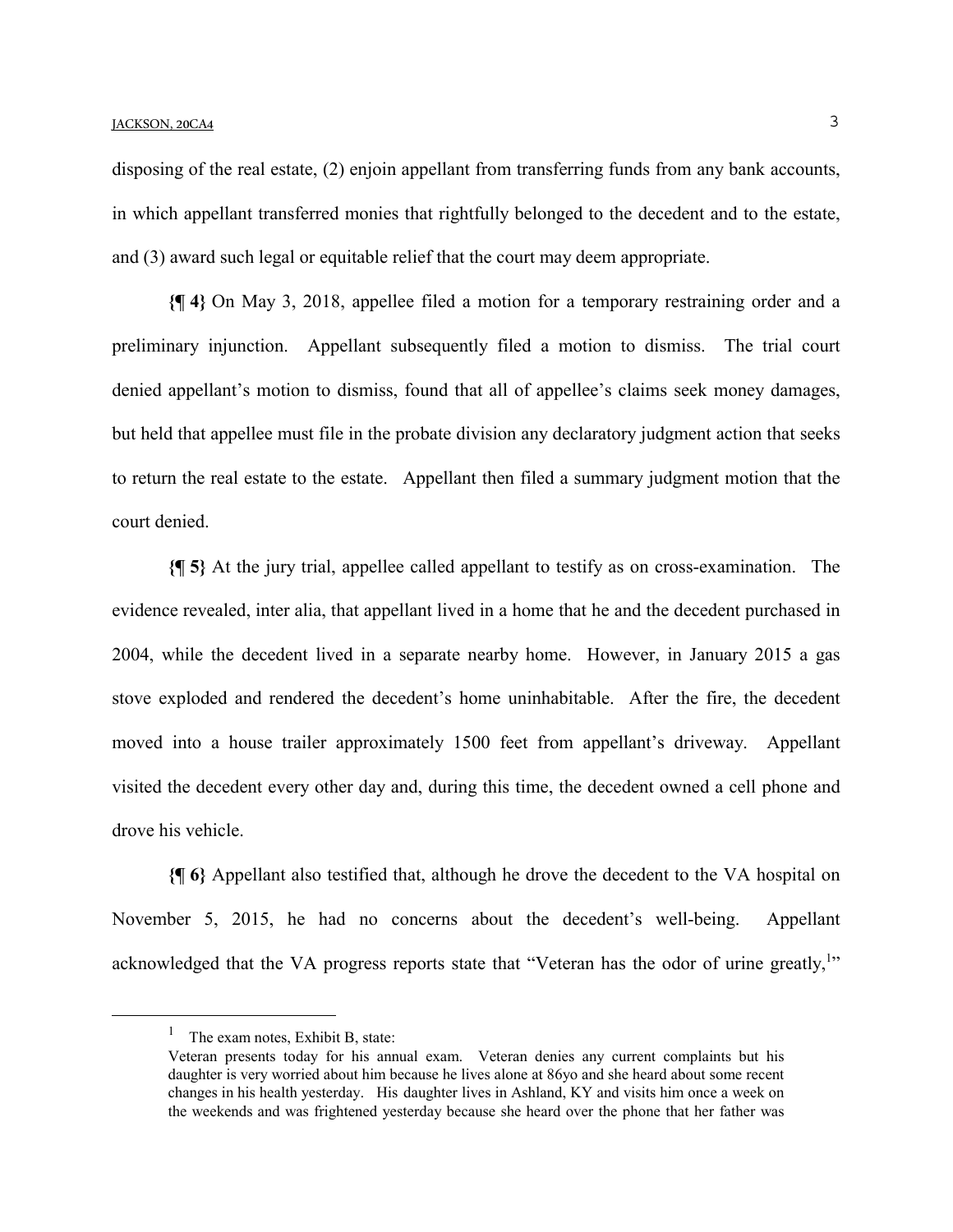$\overline{a}$ 

but believed that decedent's incontinence resulted from his diabetes. Appellant further acknowledged that the VA exam notes state that the decedent could not identify the year, month, day, date, town, county, hospital, or clinic, and could not write a sentence or copy a clock. Also, in spite of the VA medical records that indicate that the decedent's daughter told the VA that appellant had told her about the decedent's health decline, appellant denied that he conveyed that information to his sister. Appellant did acknowledge, however, that despite the discussion at the

having urinary incontinence without him knowing or paying any attention to it. Veteran states he is able to urinate and have a bowel movement by himself and has noticed some dribbling of urine without his control throughout the day. The veteran's son states that he has been having urinary incontinence for a while now and needs some Depends in order to stay clean. Veteran states he is able to dress himself, take a bath by himself, feed himself, and uses the bathroom by himself. Veteran states he lives alone and his son lives right down the drive-way from him and checks on him throughout the day in order to make sure he is okay. The veteran's son takes decedent his food everyday and makes sure he has water and everything else he needs for each day. The daughter and son has noticed that the patient's memory has declined over the year and he gets confused sometimes. Veteran's daughter states her father is diagnosis [sic] with diabetes and HTN but her father refuses to take any medications and the veteran agrees. The veteran son's further states by the end of the year, he plans to move decedent into his house with him so he can keep an even closer eye on him and would not need to get home health aid to help with his father's care.

The progress notes under Neuro further state:

pt was unable to identify the year, month, day, date; unable to identify the town, county, hospital, or clinic; and unable to write a sentence or copy the clock; no focal neuro signs, no nystagmus, no dysmetry.

The medical decision making (assessment and plan) portion of progress notes states:

#### Plan:

1) Prescribe depends for urinary incontinence

3) Prescribe a walker for unstable gait

4) Hearing consult for age-related hearing loss; Podiatry consult for food exam

5) Order CBC, CMP, TSH, HBA1c to monitor the veterans thyroid, liver, kidney function, and diabetes

5) [sic] Follow-up in 6 months.

<sup>2) [</sup>partially redacted] Veteran and family declined home health aid care in the household and prefer to have their father move into the home with his son, Bob. Veteran denies any medication use therefore Donepezil use for memory maintenance was denied.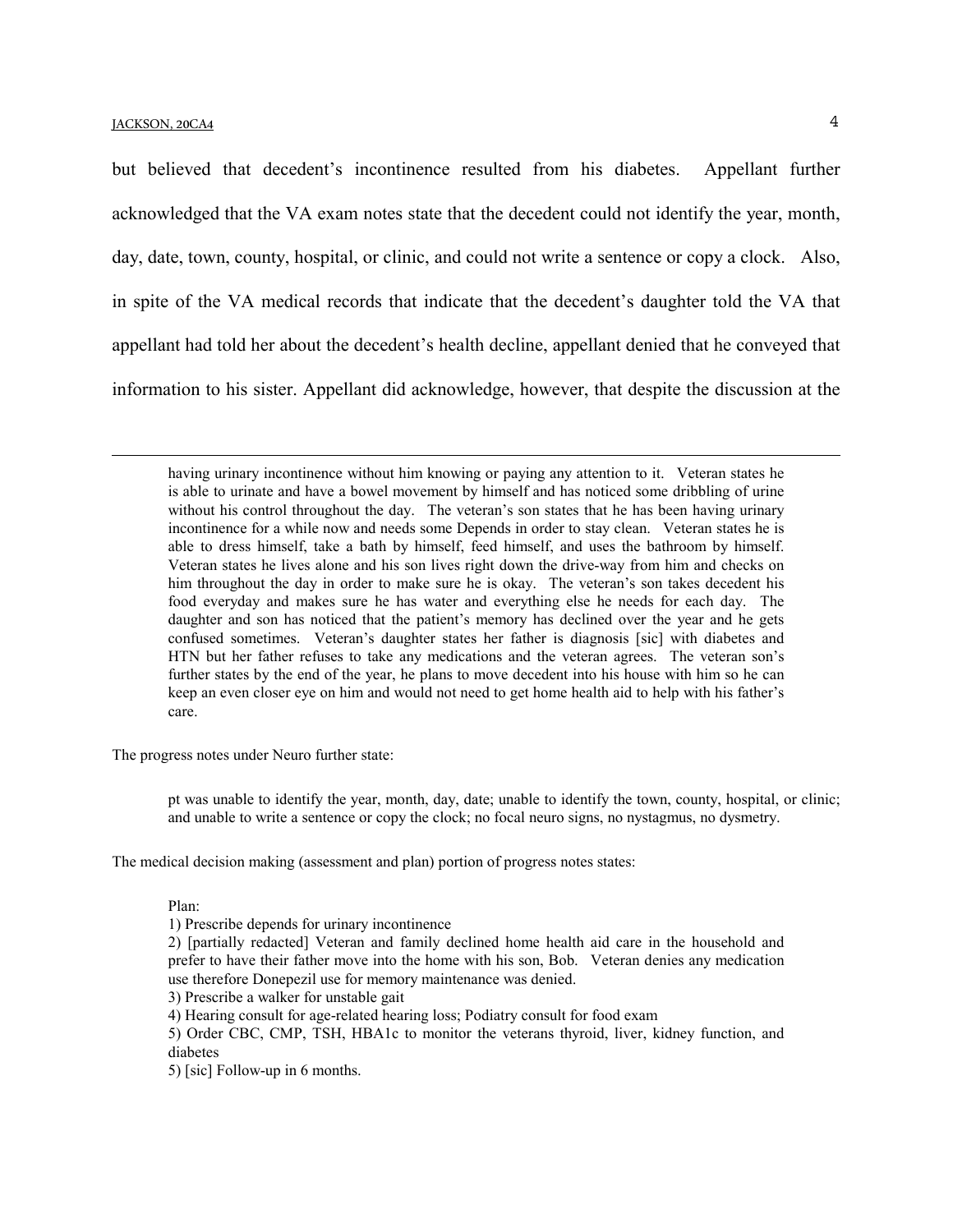VA about the decedent living with appellee in lieu of receiving home health services, appellant did not move the decedent into appellant's home because "he didn't need it." Although appellant also acknowledged that his sister was in the room at the VA with him and the decedent, he, instead, stated that "[s]he was there by herself. She wasn't there with me."

**{¶ 7}** Turning to the decedent's financial affairs, appellant acknowledged that four days after the decedent's VA appointment, appellant drove the decedent to the Ohio Valley Bank to sign documents to include appellant as a joint account holder with survivorship on decedent's savings account. The following day, appellant drove the decedent to an attorney's office to transfer to appellant six tracts of land, totaling 42 acres valued at \$209,570.

**{¶ 8}** Appellant, as a joint savings account holder, denied that he received copies of bank records and maintained that he did not view the records until appellee filed this action. Appellant did acknowledge, however, that: (1) Exhibit G1, a joint savings account, had a January 5, 2016 balance of \$127,727.16, and indicates that appellant withdrew \$6,851.50 from the account on February 8, 2016: (2) Exhibit H shows that appellant withdrew \$3,700 on August 10, 2016, (3) Exhibit J shows that appellant withdrew \$6,070.88 on January 18, 2017, (4) Exhibit K shows that appellant withdrew \$4,662.42 on February 28, 2017, (5) Exhibit L shows that someone named "William" made a \$300 phone transfer on the day of the decedent's death, March 23, 2017, and shows a March 23 withdrawal of \$2,260, a March 24 withdrawal of \$8,586, and a March 28 withdrawal of \$500, and (6) Exhibit P shows the transfer of six parcels of land with a total value of \$209,570 in 2015. When asked if he told appellee after their father's passing that appellant had all of decedent's money and that appellee "could do nothing about it," appellant denied that he made that statement. However, appellant did, in fact, admit that he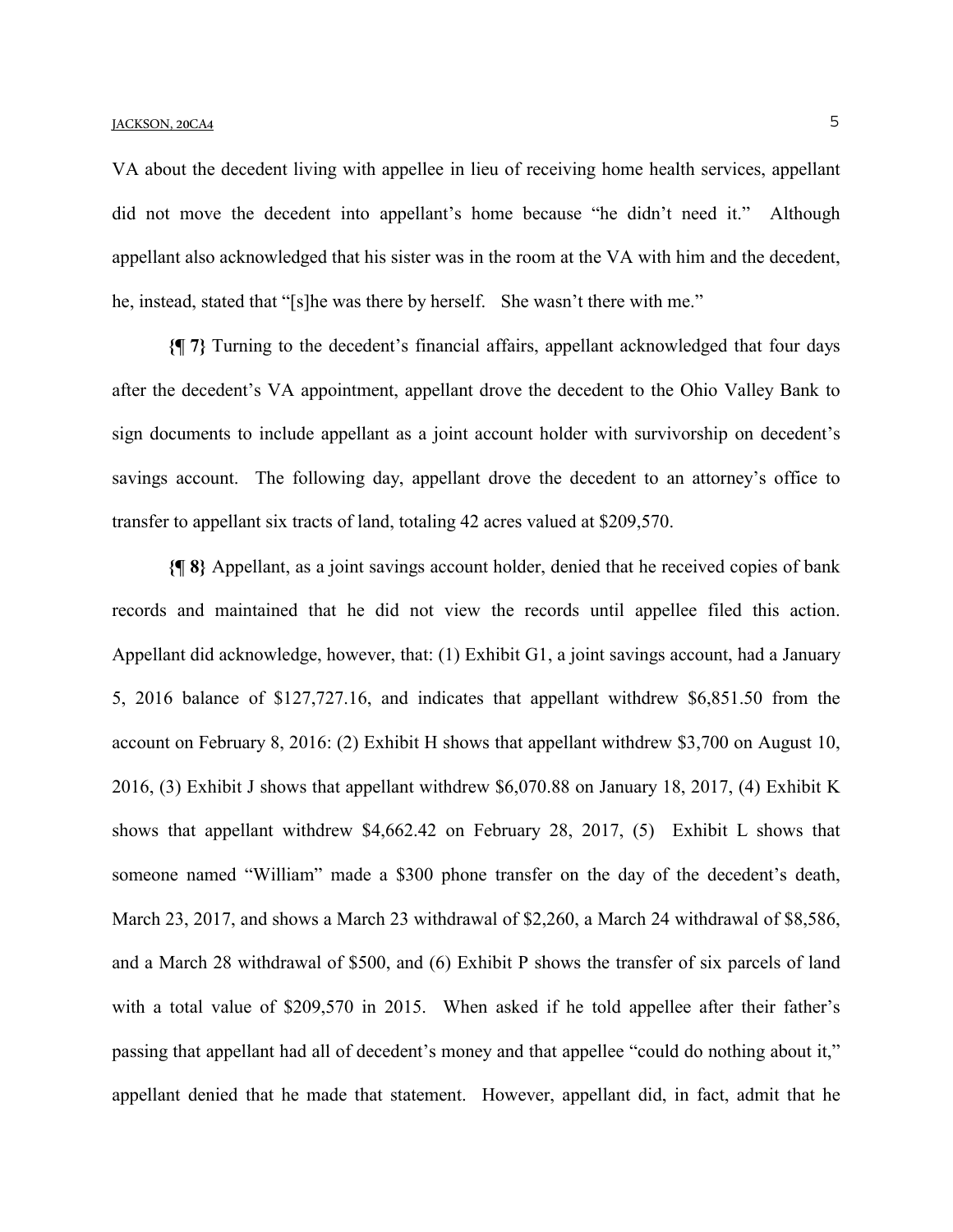made that statement in a Request for Admission.

**{¶ 9}** Sandra Love, the oldest of the decedent's three children, lives in Ashland, Kentucky, a one hour drive from her father's residence. After her father's home burned, he stayed with Sandra for a few days. During that time Sandra noticed that her father had great difficulty using a phone and that he appeared to be confused. Also, the decedent suffered a head injury during the fire, and Sandra believed that his injury may have caused his impairment. After the decedent returned to his property, he lived in a house trailer. Sandra and her daughter visited every couple of weeks to clean, to do laundry, and to grocery shop. Sandra described the decedent's living conditions at the house trailer as "terrible" with "dog mess everywhere." After the fire, Sandra testified, the decedent's "confusion got worse, \* \* \* he wasn't remembering things. He would repeat \* \* \* stories from his past like being in the Navy and being young and him and my uncle Jack and \* \* \* and things like that \* \* \* he was just real confused. It was hard to keep his mind on the present." Sandra stated that "it got to where he didn't know who I was \* \* \* in 2016." "[H]e would ask me who I was and I'd tell him I'm Sandy and he wanted to know well who's Sandy? I'd tell him I'm your daughter and then two (2) or three (3) minutes later he'd ask me again." Sandra also stated that "[h]e was urinating on himself and didn't realize it," and that she had observed him in public this way.

**{¶ 10}** At first, Sandra thought that a urinary tract infection may have caused the decedent's confusion, so she scheduled a VA hospital appointment. When Sandra and her daughter arrived to take the decedent to his appointment, appellant "came and raised a little bit of cane [sic] and he wanted to drive daddy so daddy drove with him."

**{¶ 11}** Sandra also served as the decedent's healthcare power of attorney, and testified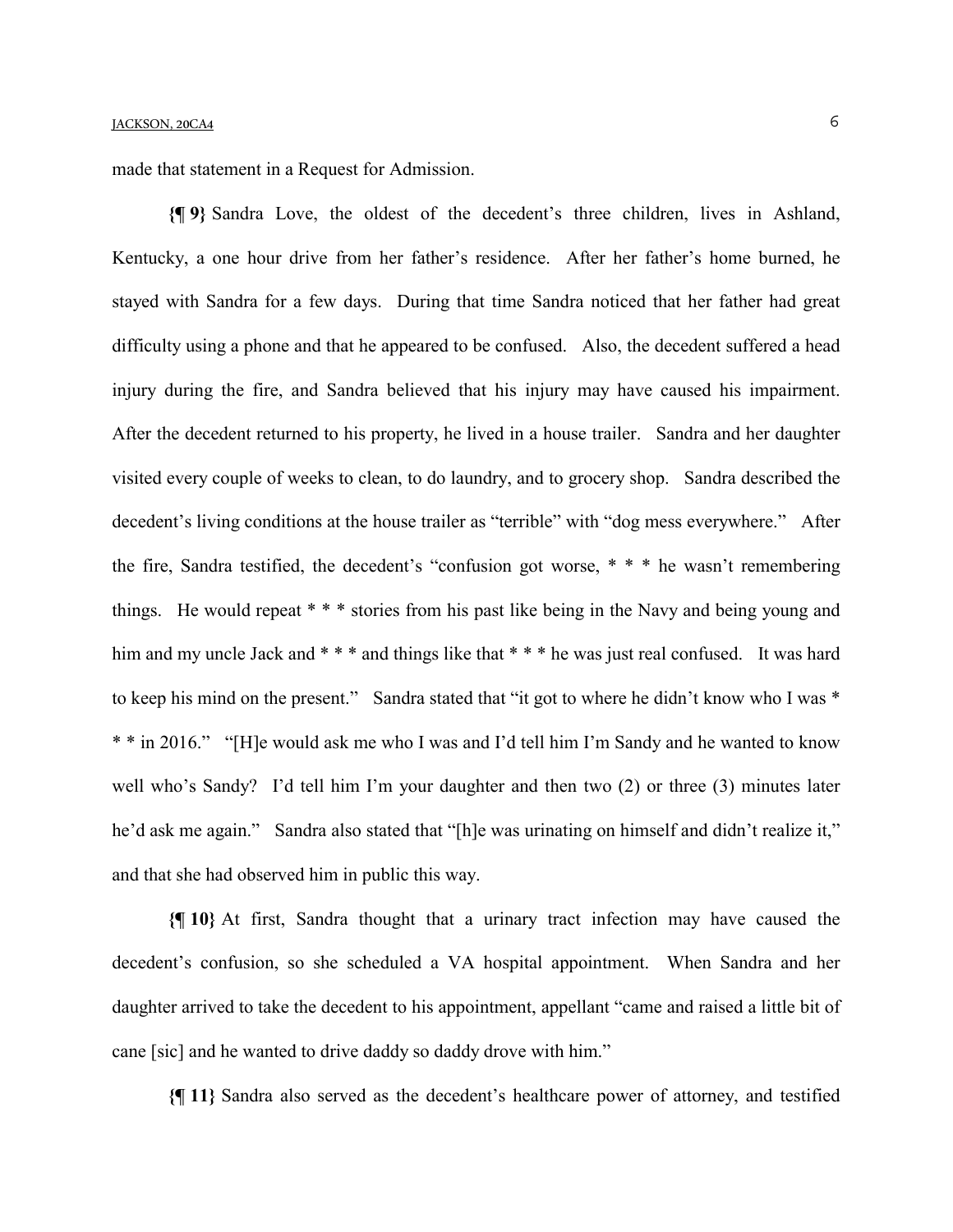that she observed her father perform poorly on a neurological exam. In fact, he did not even recognize the doctor. Sandra hoped that her father could receive VA home health care services, but, instead, appellant promised to move their father into his home. Appellant, however, did not do so. Sandra's next visit, a week or so after the VA visit, revealed her father's house trailer still a mess and getting worse.

**{¶ 12}** Appellee William Love, III, the decedent's second child, lived in Greenup County, Kentucky, an hour from the decedent's home. Starting in 2006 or 2007, appellee visited the decedent every two weeks to mow grass. Appellee specifically recalled a 2015 visit when he drove his new truck, and the "[decedent] asked three (3) times in fifteen (15) minutes who's truck that was." In 2016, appellee had less frequent contact with decedent because appellee had prostate cancer and he helped to care for his wife's elderly parents.

**{¶ 13}** Appellee stated that, prior to the decedent's death, he had no involvement in the decedent's financial affairs. Appellee first learned that he had been named as the Executor of his father's estate on March 29, 2017, when he viewed the will. Appellee also asserted that the money appellant withdrew from the decedent's savings account, and the value of the property transferred to the appellant, should have been included in the decedent's estate because the will provided for a division of assets among the decedent's three children.

**{¶ 14}** Appellee's wife, Jane Love, testified that she and her husband often visited the decedent, and that she visited every two weeks to take food and to wash laundry. Jane stated that the house fire caused a traumatic disruption in the decedent's life. "[H]e was incontinent \*\*\* before the fire, but \*\*\* I noticed that he seemed more unkept \*\*\* more scraggly \*\*\* unshaved." Jane recalled that when her husband purchased a new truck in April 2015, the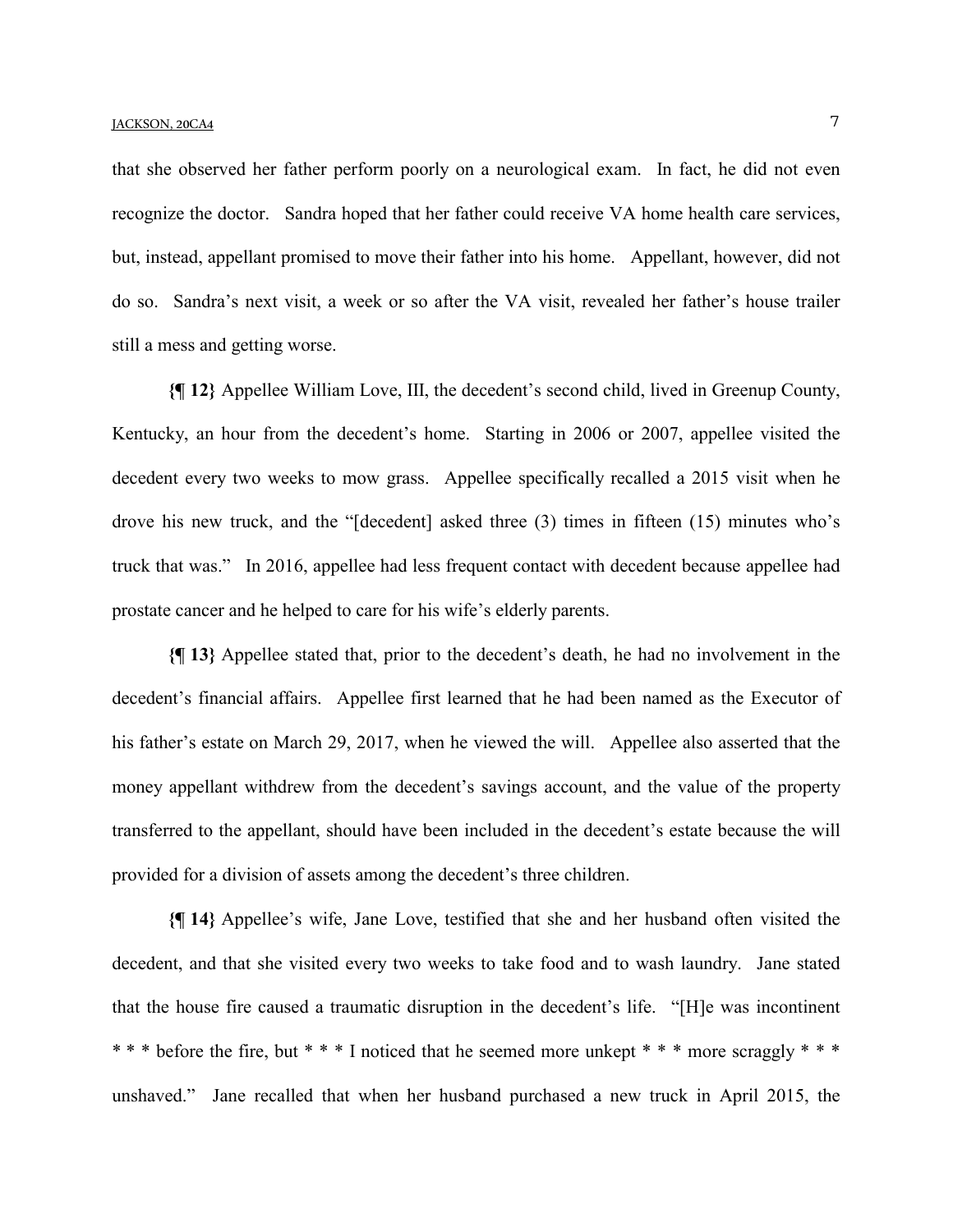decedent asked appellee five or six times, "Is that your truck?" Shortly after that, the decedent would say, "Now, who's truck is that?" She also testified that she did not think the decedent "was really sure who Bill was  $* * *$  at first." At Thanksgiving in 2015, Jane also observed the decedent when Christy, Sandra's daughter, stopped at Jane's home. Jane explained to the decedent "several times" that appellee was at work, and that she recalled telling appellee when he came home, "you know, I'm not really sure if your dad knew who I was" because he asked "how many children she had."

**{¶ 15}** At the close of appellee's case, appellant requested a directed verdict. Appellant argued that, although appellee's case is based upon the decedent's condition on the day of the transfers (November 10 and November 12), appellee produced no witnesses who observed the decedent on those particular days. The trial court overruled appellant's motion.

**{¶ 16}** Appellant testified that since 2005, he lived on the same property as the decedent and that he observed him every day. When appellant returned to Ohio from Georgia, the decedent purchased another farm (the Monroe Hickory farm) behind appellant's farm (the decedent purchased the Arch Campbell Road farm in 1970). Appellant stated that "in the years \* \* \* before the fire \* \* \* my brother [appellee] had been \* \* \* pressuring my dad to give him the farm" at Arch Campbell Road, what appellant referred to as the family farm, but the decedent refused to do so. Appellant stated that afterwards, the decedent treated appellee "different" and he did not want appellee to mow his grass. Appellant also testified that he never had a close relationship with his brother or sister.

**{¶ 17}** Appellant further testified that, on the day of the house fire, the decedent first called him for assistance. After the fire the decedent lived with Sandra Love for ten days to two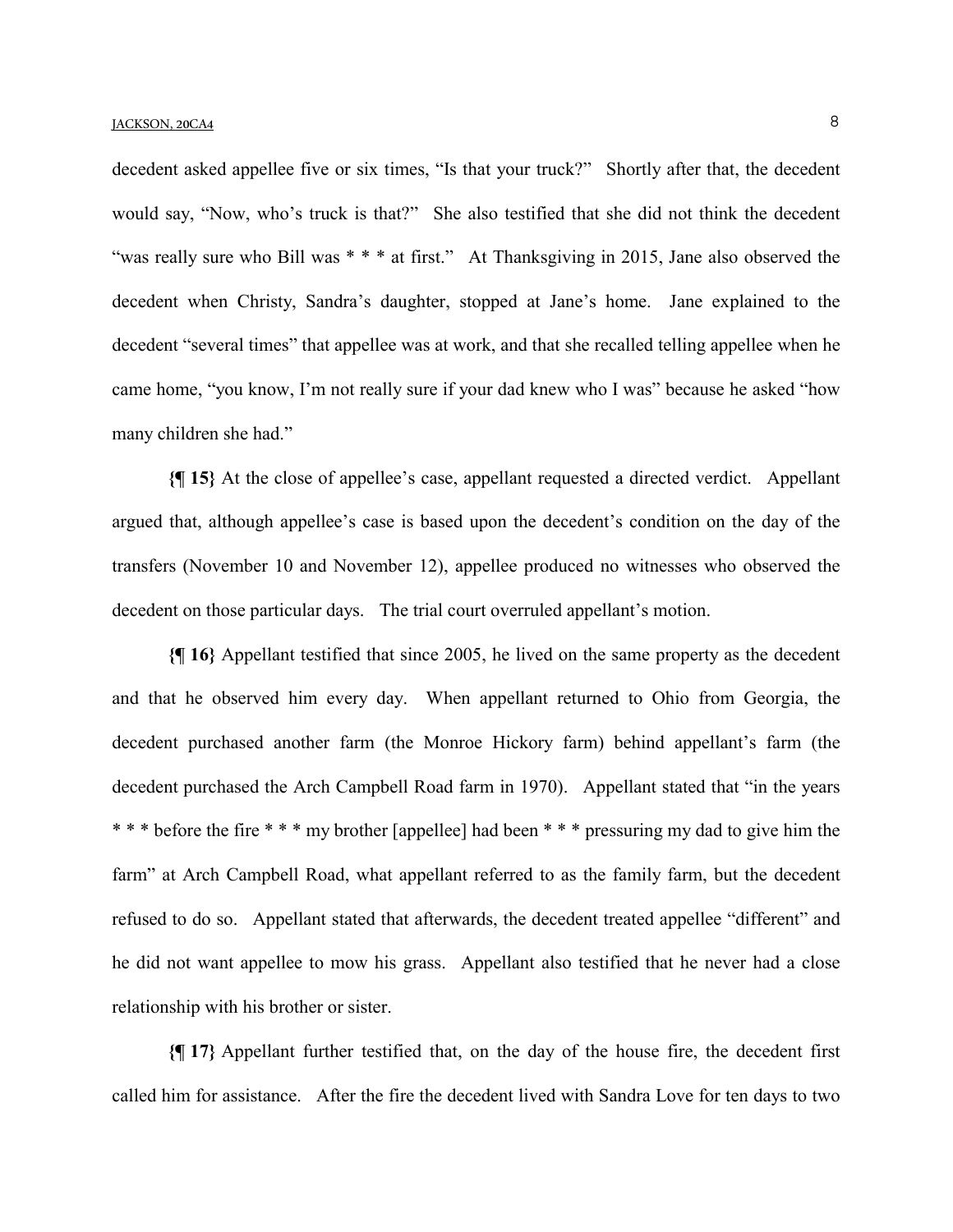weeks, but returned to Ohio because "he wanted to be around me." Appellant acknowledged the decedent's incontinence, but "attributed it to the diabetes." Appellant further stated that "considering he [his dad] was \* \* \* eighty-six (86) years old, I thought he had a pretty good memory," and he characterized his brother's and sister's testimony as "a lie," and noted that the decedent "never failed to recognize me."

**{¶ 18}** Appellant also testified that the day Sandra arrived to take their father to the VA, the decedent told appellant that Sandra was "trying to make him go to the doctor and he didn't want to go." The decedent also told the VA that he "was not going to take any medication" they prescribe him. The decedent did, however, receive a walker, and the VA recommended a six month follow-up appointment.

**{¶ 19}** On November 10, 2015, appellant drove the decedent to the bank and waited in his car while the decedent included appellant's name as a joint owner on the decedent's savings account. On November 12, 2015, appellant drove the decedent to an attorney's office and the decedent signed a deed to transfer tracts of real property to appellant. Appellant explained that those two days in question were "good days," and if decedent had not been having a "good day," the bank would not have allowed the transaction.

**{¶ 20}** Appellant further stated that the decedent periodically transferred money from his checking account to the joint savings account because it was a non-interest bearing account, while the savings account was interest bearing. Appellant further testified that Exhibit J1, a January 18, 2017 \$6,070.88 check, paid property taxes, and Exhibit H1, a \$3,700 check, purchased the decedent's mobile home. Appellant explained that he also loaned \$12,000 to the decedent to help him purchase a house when appellant returned to Ohio from Georgia, and that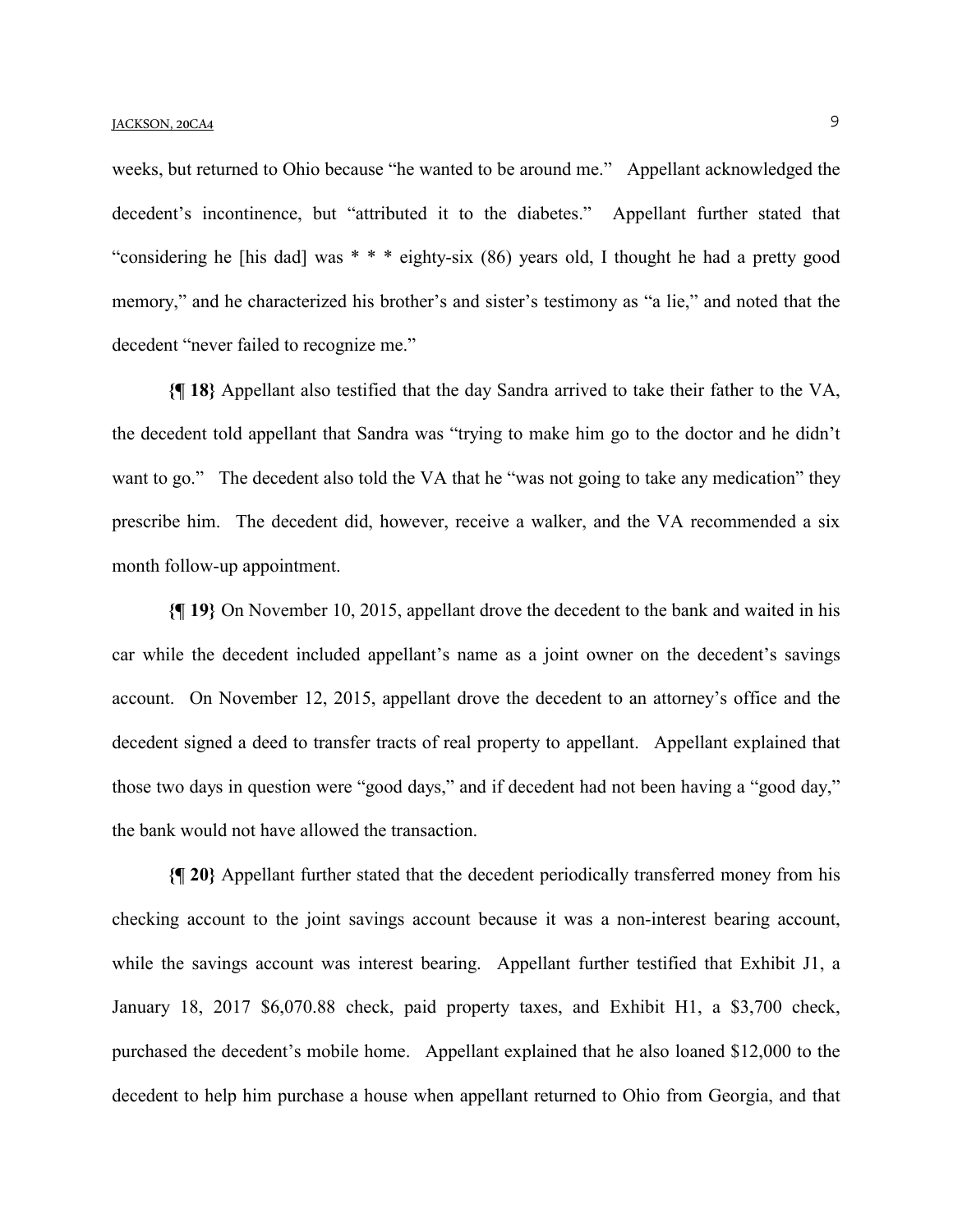## $\overline{ACKSON}$ , 20CA4 10

they agreed that when appellant sold his Georgia house, the Ohio property "would become mine." Appellant also opined that, because the decedent loved him more than his brother and sister, the decedent wanted to "make sure I was protected."

**{¶ 21}** Appellant related that between 2016 and 2017, appellee visited his house eight times and "did not stop once to see his father." Appellant explained that once, "I remember specifically my dad stepped out in the driveway to flag my brother down and he drove right on by him." Appellant stated that his sister visited "twice a year."

**{¶ 22}** On rebuttal, appellee testified that he did not pressure his father to give him his farm, that his father did not tell him not to mow his grass, and that he did not observe his father attempt to flag him down. Sandra Love also testified in rebuttal that no falling out occurred with her father, and that he returned to Ohio because he wanted to return to his farm.

**{¶ 23}** At the conclusion of the trial, the jury (1) found, by a preponderance of the evidence, that appellant committed fraud, conversion, unjust enrichment, and civil theft; and (2) returned a \$419,310 verdict in the appellee's favor. Compensatory damages included \$184,299 in cash assets, \$209,580 in real estate, \$5,000 for liquidated damages, \$20,000 for attorneys' fees, and \$440 court costs. This appeal followed.

## I.

**{¶ 24}** In his first assignment of error, appellant asserts that the trial court mischaracterized appellee's claims for the recovery of the estate's real and intangible personal property as civil claims for "money damages." Consequently, the general division of the common pleas court improperly exercised subject matter jurisdiction over questions that touch on the nature and extent of a decedent's estate and should instead be heard in the probate division.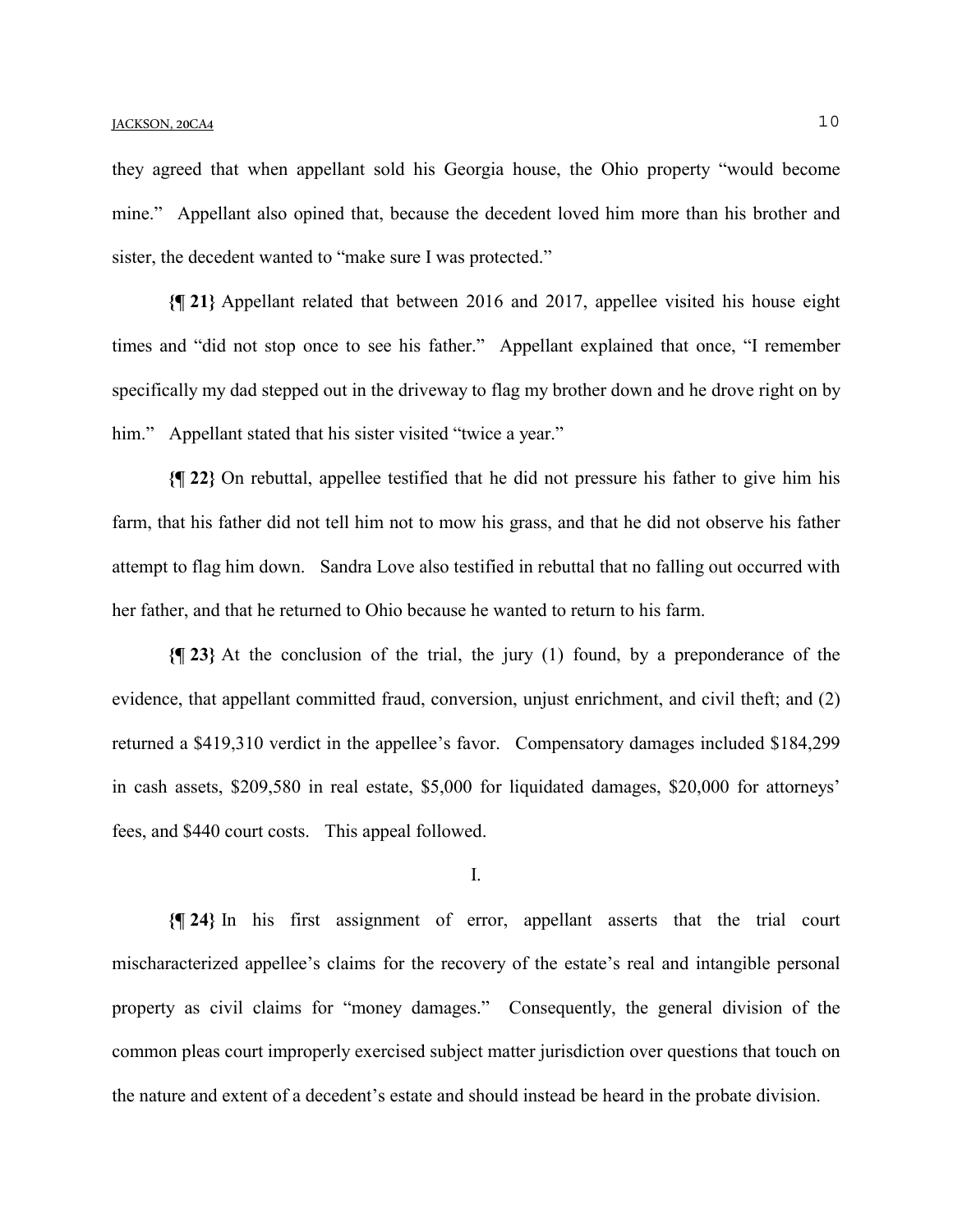#### A. Standard of Review

**{¶ 25}** " ' "The existence of the trial court's subject-matter jurisdiction is a question of law that we review de novo." ' " *Martindale v. Martindale,* 4th Dist. Athens No. 14CA30, 2016-Ohio-524, ¶ 27, quoting *Barber v. Williamson,* 4th Dist. Ross No. 11CA3265, 2012-Ohio-4925, ¶ 12, quoting *Yazdani-Isfehani v. Yazdani-Isfehani*, 170 Ohio App.3d 1, 2006-Ohio-7105, 865 N.E.2d 924, ¶ 20 (4th Dist.); *W.E. v. C.E.*, 4th Dist. Scioto No. 19CA3884, 2019-Ohio-4818.

### B. Analysis

**{¶ 26}** It is well-settled that because a probate court is a court of limited jurisdiction, probate court proceedings are restricted to actions permitted by statute and by the Constitution. *Corron v. Corron*, 40 Ohio St.3d 75, 77, 531 N.E.2d 708 (1988), citing *Schucker v. Metcalf,* 22 Ohio St.3d 33, 488 N.E.2d 210 (1986). Here R.C. 2101.24(C), the pertinent statute, provides: "The probate court has plenary power at law and in equity to dispose fully of any matter that is properly before the court, unless the power is expressly otherwise limited or denied by a section of the Revised Code." The Supreme Court of Ohio has held that, pursuant to R.C. 2101.24, "generally speaking, the probate division has no jurisdiction over claims for money damages arising from allegations of fraud." *Schucker* at 35, citing *Alexander v. Compton*, 57 Ohio App.2d 89, 385 N.E.2d 638 (3d Dist.1978). In *Schucker*, the plaintiff filed suit in the general division and alleged that certain fraudulent inter vivos transfers violated various trustee duties. The Supreme Court of Ohio held that, under R.C. 2101.24, a probate division's jurisdiction over trustees is limited to testamentary trustees, and the probate division had no control over inter vivos trust trustees. *Schucker* at 35.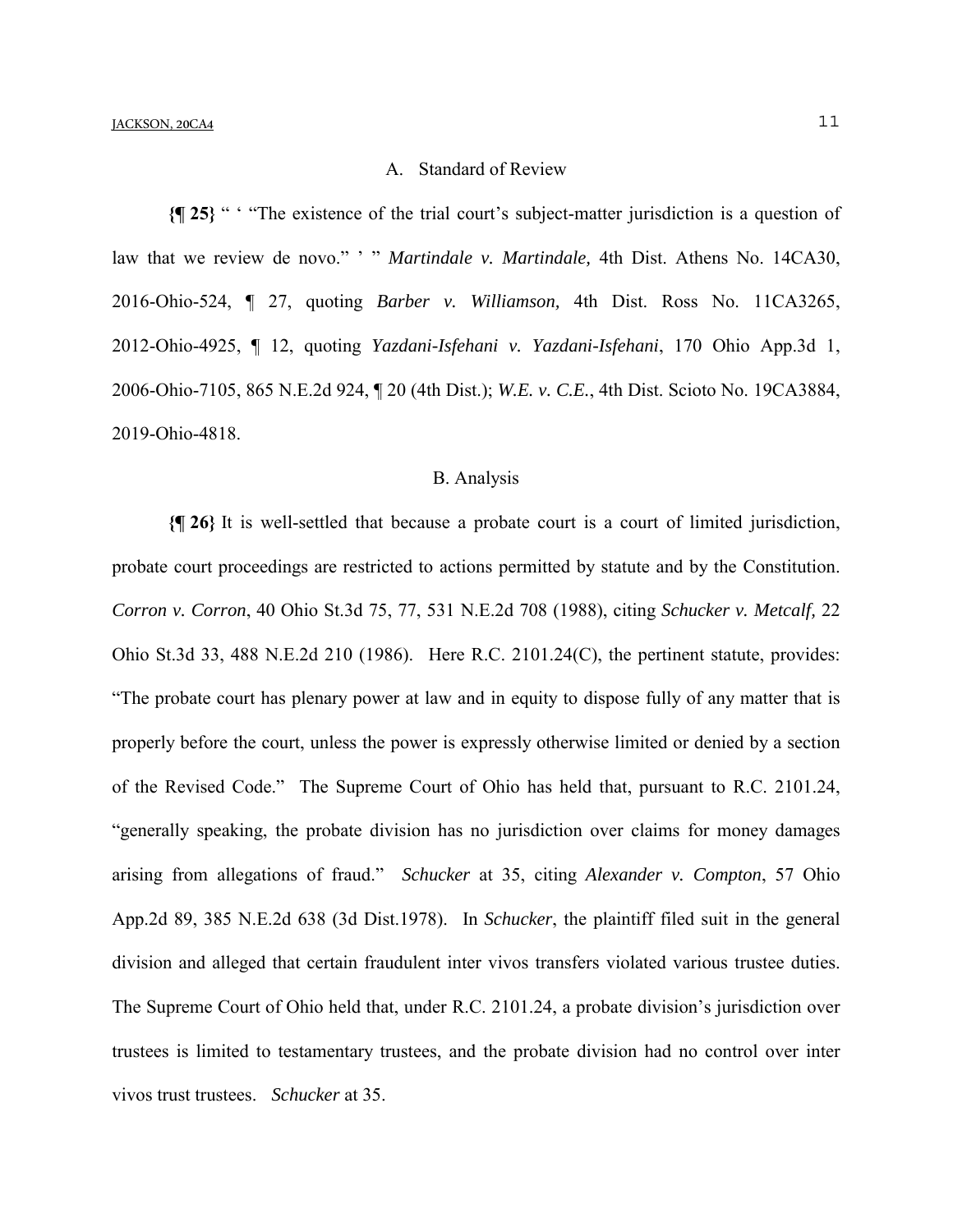**{¶ 27}** In *Dumas v. Estate of Dumas,* 68 Ohio St.3d 405, 627 N.E.2d 978 (1994), a question of jurisdiction arose when a widow sued her husband's estate and alleged that her

husband's transfer of assets to an inter vivos trust constituted a fraudulent transfer, intended to deprive her of her elective share of his probate estate. The Supreme Court of Ohio concluded that the general division had subject matter jurisdiction and cited *Schucker* for the proposition that the probate division has no jurisdiction over claims for money damages that arise from allegations of fraud. The court further noted that the widow-plaintiff did not contest the will's validity or the estate inventory, but instead alleged that the defendant fraudulently transferred assets to an inter vivos trust with the intent to deprive her of her legal rights. "Even though in her amended complaint she seeks an order to rescind the transfer of assets to the trust and return to her certain unspecified property, which order, if granted, may affect the administration of Mr. Dumas's probate estate, her primary aim is still the recovery of monetary damages for the alleged fraud. We therefore hold that the issues raised in the complaint were solely within the jurisdiction of the general division of the court of common pleas." *Dumas* at 408.

**{¶ 28}** Appellant cites *Grimes v. Grimes*, 173 Ohio App.3d 537, 2007-Ohio-5653, 879 N.E.2d 247 (4th Dist.) in support of his argument that subject matter jurisdiction in the case at bar belongs in the probate division, not the general division. In *Grimes,* the executor of a father's estate brought an action in the general division to challenge the validity of the father's inter vivos deed transfers to his son. After the trial court granted the son's motion for summary judgment, the executor filed a complaint in the probate court that raised the same claims. The probate court granted the son's motion for summary judgment on grounds of res judicata. This court, however, vacated that judgment and remanded the case because the plaintiff could not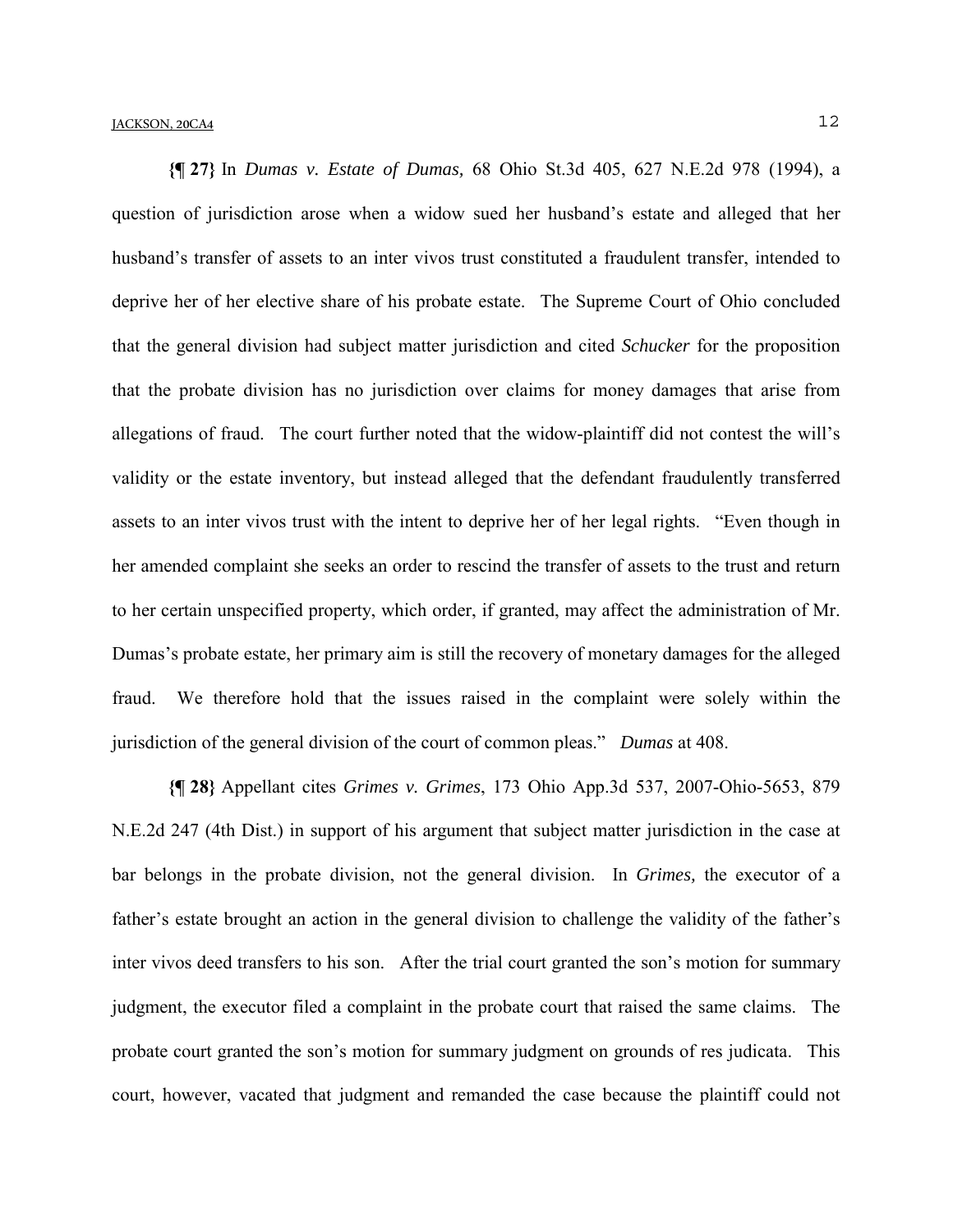pursue his claim for tortious interference with an expectancy of inheritance in the general division if relief was available through the probate court and, because the probate court did not reach a conclusion on the interference claim, the issue was not ripe for the general division. Thus, the trial court lacked jurisdiction to grant a motion for summary judgment until the probate court resolved the claim. In other words, this court determined that a probate court has exclusive jurisdiction over declaratory actions brought to determine questions that arise out of the administration of a decedent's estate. *Grimes* at ¶ 17. "'[T]he action related to the administration of the estate and is within the *exclusive* jurisdiction of the probate court.'" (Emphasis sic.) *Grimes* at ¶ 19, quoting *Mock v. Bowen*, 6th Dist. No. L-91-210, 1992 WL 163959, \*3 (July 17, 1992).

**{¶ 29}** Appellant also relies on *Barber v. Williamson*, 4th Dist. Ross No. 11CA3265, 2012-Ohio-4925. In *Barber*, the plaintiffs filed suit on their mother's behalf against their brothers, to whom mother had given money. The plaintiffs alleged breach of fiduciary duty, conversion, undue influence, fraud and coercion and requested a declaratory judgment, an accounting, and money damages. After the court rendered a judgment on the breach of fiduciary duty claim, the sons appealed. This court, however, vacated the judgment and concluded that the probate court had exclusive jurisdiction over that claim. Appellant thus contends that *Grimes* and *Barber* hold that when the issue is whether a decedent's estate should include property that had been transferred inter vivos, that question falls within a probate court's exclusive jurisdiction.

**{¶ 30}** Appellant also cites *State ex rel. Lewis v. Moser*, 72 Ohio St.3d 25, 29, 647 N.E.2d 155 (1995). In *Lewis*, a legatee sued an executor for monetary damages after the executor sold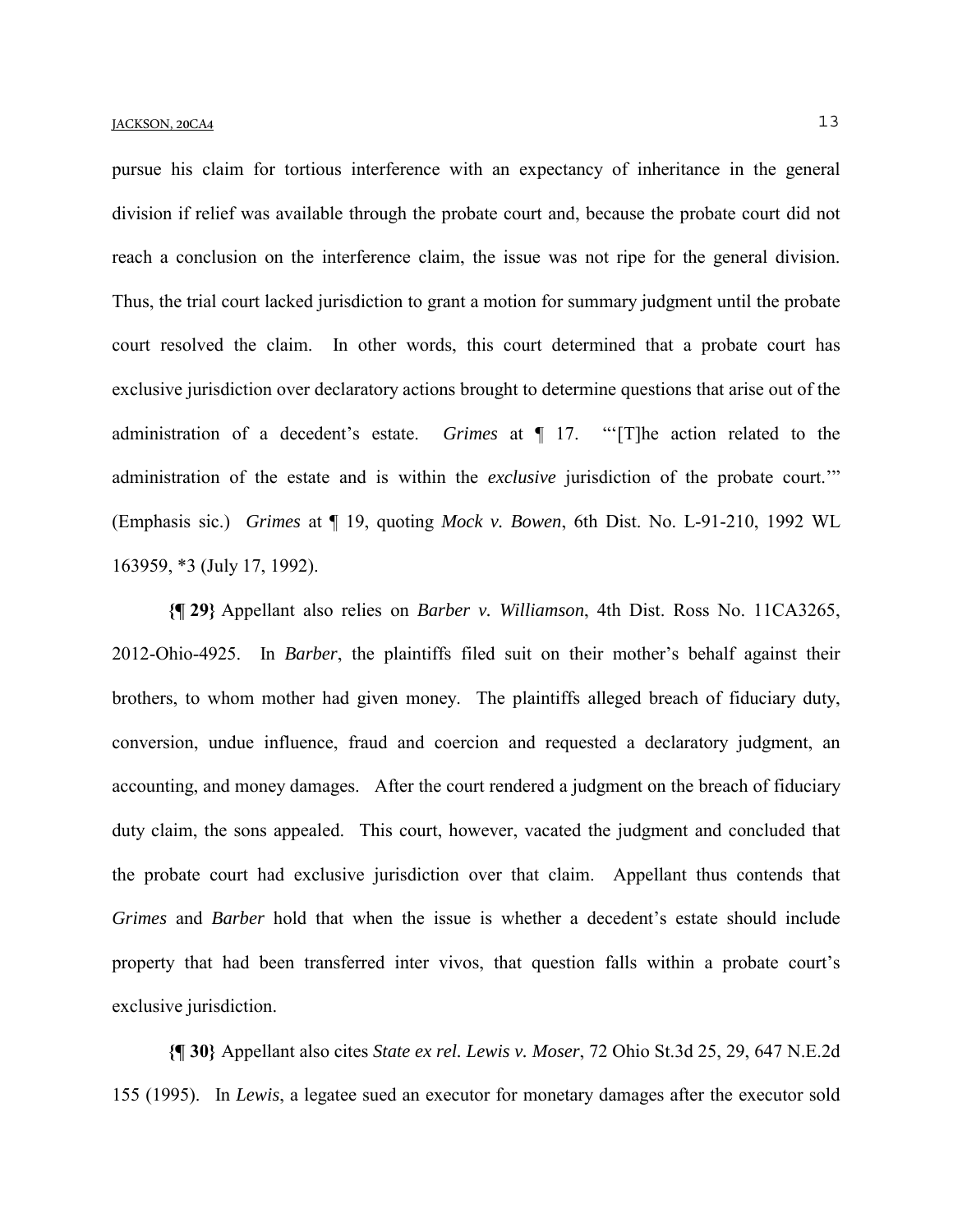paintings that belonged to the legatee, then misallocated the tax benefit. The Court cited an Eighth District case and held, "[i]n essence, the *Goff* court held that (1) the probate court's plenary jurisdiction at law and in equity under R.C. 2101.24(C) authorizes any relief required to fully adjudicate the subject matter within the probate court's exclusive jurisdiction, and (2) claims for breach of fiduciary duty, which inexorably implicate control over the conduct of fiduciaries, are within that subject-matter jurisdiction by virtue of R.C. 2101.24(A)(1)(c) and (1)." *Lewis*, citing *Goff v. Ameritrust Co., N.A.*, 8th Dist. Cuyahoga No. 65196 & 66016, 1994 WL 173544 (May 5, 1994).

**{¶ 31}** In the case sub judice, the trial court fully and carefully considered the applicable authority and concluded that the *Grimes* line of cases should not control in this case. The court instead reasoned that, because appellee sought money damages and not declaratory relief, claims for money damages based upon fraud fall within a common pleas court's general division's jurisdiction. *Dumas.* Indeed, both *Grimes* and *Barber* involved declaratory judgments and the administration of an estate. Thus, the court held that, although a declaratory judgment action that seeks to return real estate to an estate must be filed in the probate division, the case at bar does not involve declaratory relief, but, instead, involves claims for money damages and such claims are within the jurisdiction of the common pleas court's general division. Consequently, because all claims sought money damages, the trial court overruled appellant's motion to dismiss.

**{¶ 32}** Moreover, in *Roll v. Edwards*, 156 Ohio App.3d 227, 2004-Ohio-767, 805 N.E.2d 162 (4th Dist.), a husband and son of the decedent contested her will and claimed intentional interference with expectancy of inheritance. This court held that the probate court had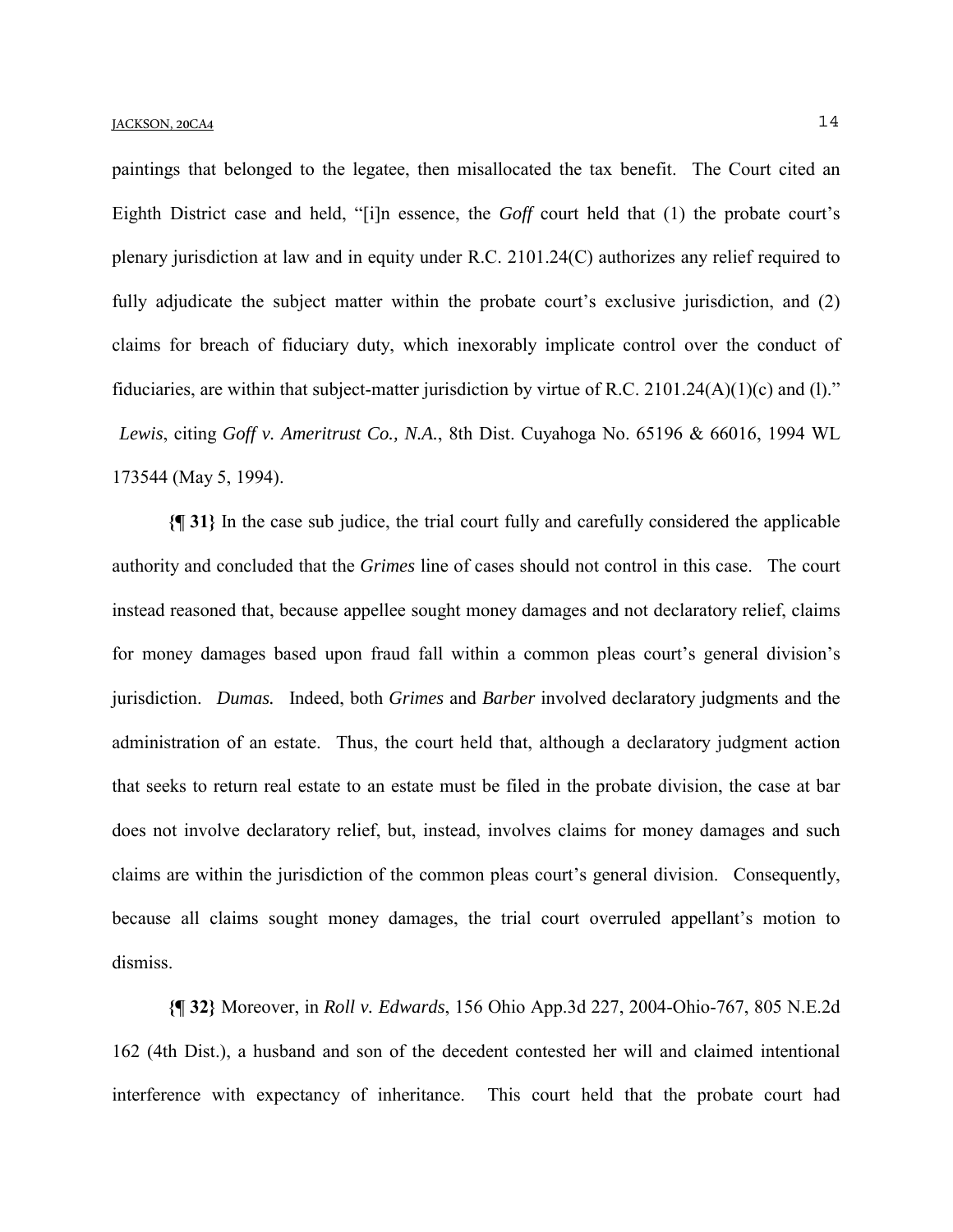jurisdiction to hear the will contest pursuant to R.C.  $2101.24(A)(1)(p)$ , but while the will contest and tort claim both required proof of undue influence, the tort claim required proof of elements not relevant or necessary to the probate court's resolution of the will contest. This court thus concluded that the probate court does not have plenary jurisdiction over the claim for intentional interference with expectancy of inheritance and the probate court acted properly to dismiss it. *See also, Prokos v. Hines*, 4th Dist. Athens Nos. 10CA51 and 10CA57, 2014-Ohio-1415, ¶ 44-45 (distinguishing *Grimes v. Grimes,* as concerning "three declaratory judgment actions, not tort actions, and did not contain a prayer for monetary relief" and concluding that *Dumas* and *Schucker* are still good law); *Widdig v. Watkins*, 4th Dist. Scioto No. 13CA3531, 2013-Ohio-3858, ¶ 36 (probate court had no jurisdiction over claims for money damages that arise from fraud that occurred during the decedent's lifetime). Once again, we believe that *Grimes* is inapplicable to the case at bar.

**{¶ 33}** In the case sub judice, we agree with the trial court's conclusion that, because the basis for the appellee's claims occurred during the decedent's lifetime and not after his death, the claims do not directly concern the administration of the decedent's estate. Although appellant asserts that the law has evolved to recognize a natural extension of the probate court's plenary powers, as appellee notes the Supreme Court of Ohio has not overruled *Schucker* and *Dumas*.

**{¶ 34}** Accordingly, based upon the foregoing reasons, we believe that the trial court properly exercised subject matter jurisdiction in the case sub judice and we overrule appellant's first assignment of error. $2$ 

 $\begin{array}{c|c}\n\hline\n\text{2}\n\end{array}$ <sup>2</sup> We, however, readily acknowledge that this particular area of the law may certainly be characterized as less than crystal clear. For example, in *Estate of Dombroski v. Dombroski*, 7th Dist. Harrison No. 14HA3, 2014-Ohio-5827, ¶ 16, citing *The Probate Courts of Ohio*, 28 U.Tol. L.Rev. 563. (Spr. 1997), the court wrote: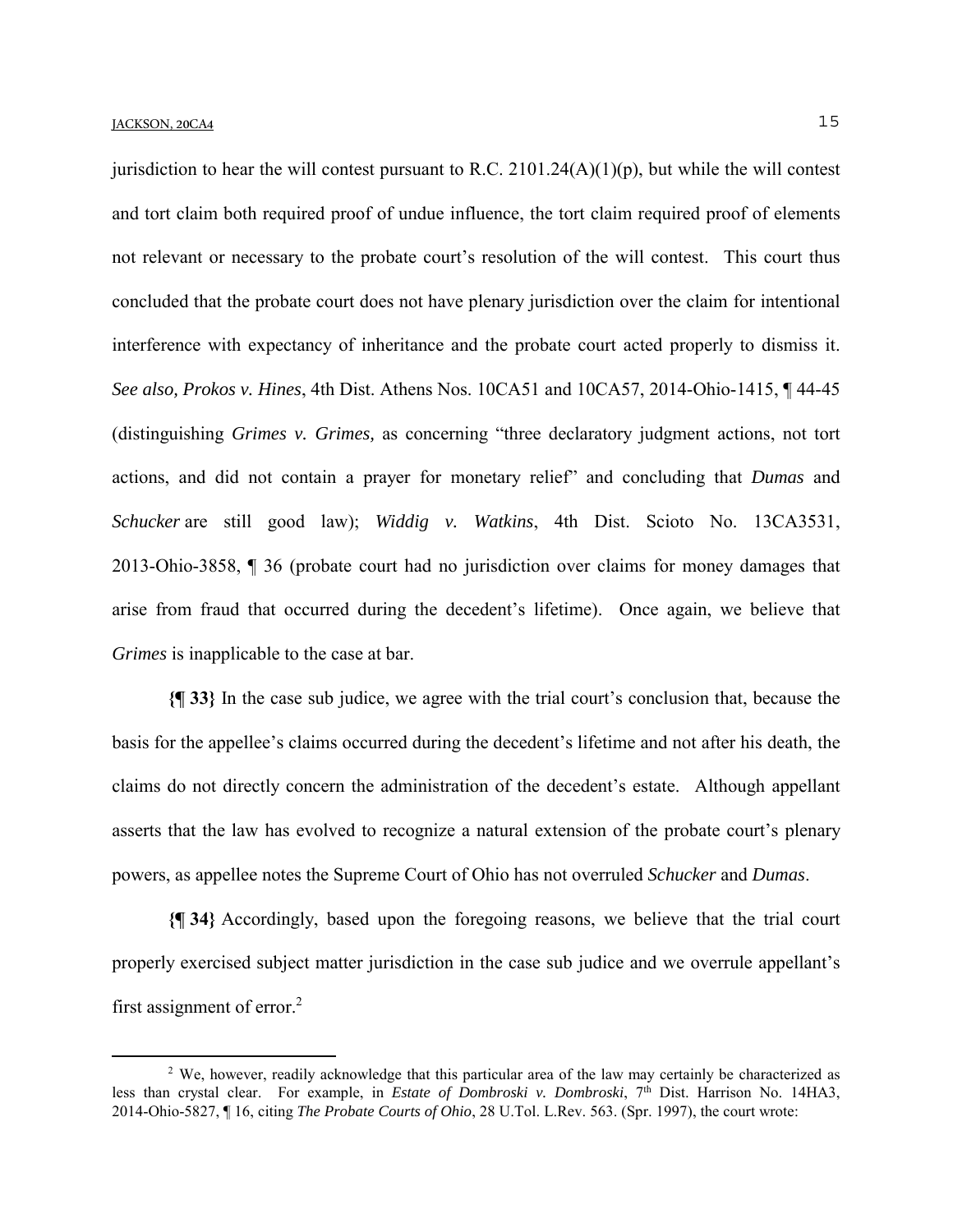$\overline{a}$ 

**{¶ 35}** In his second assignment of error, appellant asserts that the trial court's denial of his motions for summary judgment and directed verdict constitutes reversible error. In particular, appellant argues that appellee did not present evidence concerning the decedent's mental condition or capacity on the precise days of the monetary and real estate transfers, and did not present evidence of any medical diagnosis.

### A. Standard of Review

**{¶ 36}** In reviewing a summary judgment, trial courts and appellate courts utilize the same standard; in other words, an appellate court reviews the judgment independently and without deference to the trial court's determination. *Marcum v. Zerkle,* 4th Dist. Gallia No. 05CA10, 2005-Ohio-6664, ¶ 6, citing *Grafton v. Ohio Edison Co.*, 77 Ohio St.3d 102, 105, 671 N.E.2d 241 (1996); *Doe v. Shaffer*, 90 Ohio St.3d 388, 390, 748 N.E.2d 1243 (2000). Thus, appellate courts apply the same criteria as the trial court, which is the standard contained in Civ.R. 56. *Marcum* at ¶ 6*.* Under Civ.R. 56(C), summary judgment is proper if: (1) no genuine issue as to any material fact remains to be litigated; (2) the moving party is entitled to judgment as a matter of law; and (3) it appears from the evidence that reasonable minds can come to one conclusion when viewing the evidence in favor of the non-moving party, and that conclusion is adverse to the non-moving party. *Marcum, supra.*

<sup>&</sup>quot;It has been observed that Ohio's complex jurisdictional rules for probate courts create continuing problems in construing the relationship between Ohio's general and probate divisions and that courts have been unable to develop any useful test to determine when a dispute regarding the administration of an estate would confer exclusive jurisdiction over an action on the probate court."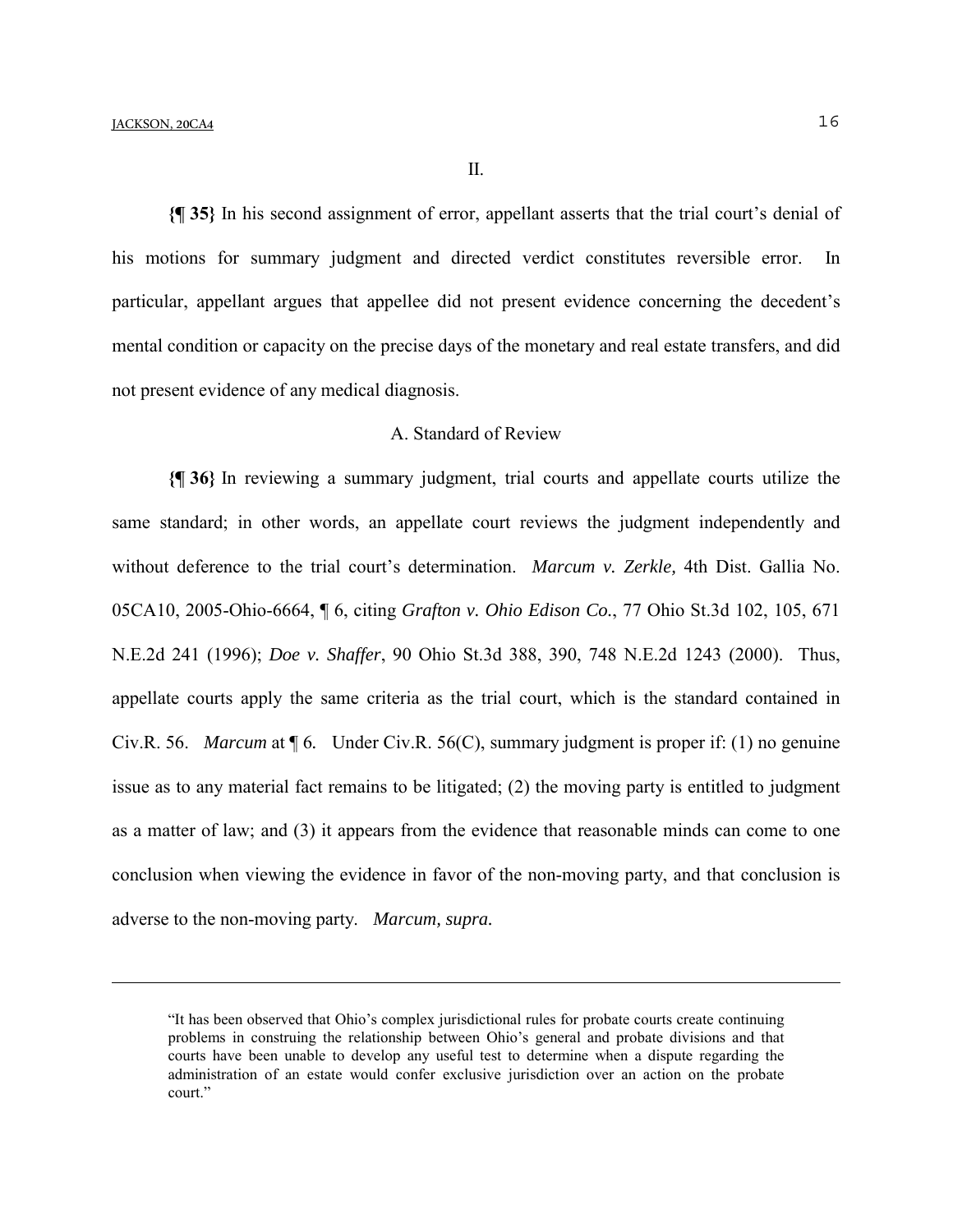**{¶ 37}** When a court considers a motion for a directed verdict, the court must construe the evidence most strongly in favor of the nonmoving party and determine whether "upon any determinative issue reasonable minds could come to but one conclusion upon the evidence submitted and that conclusion is adverse to such party." Civ.R. 50(A)(4). In deciding whether to grant a motion for directed verdict, a trial court must determine if sufficient credible evidence exists to permit reasonable minds to reach different conclusions on an issue. *O'Day v. Webb*, 29 Ohio St.2d 215, 280 N.E.2d 896 (1972), paragraph four of the syllabus. A motion for directed verdict tests the legal sufficiency of the evidence, rather than weight or witness credibility. *Ruta v. Breckenridge-Remy Co.*, 69 Ohio St.2d 66, 430 N.E.2d 935 (1982), paragraph one of the syllabus. Therefore, a motion for a directed verdict presents a question of law, and an appellate court must conduct a de novo review of a trial court's judgment. *Mender v. Chauncey*, 2015-Ohio-4105, 41 N.E.3d 1289, ¶ 10 (4th Dist.); *Howell v. Dayton Power & Light Co.*, 102 Ohio App.3d 6, 13, 656 N.E.2d 957 (4th Dist.1995).

#### B. Analysis

**{¶ 38}** Appellant asserts that, because appellee did not produce any medical diagnosis or expert witness testimony at trial, the lay witnesses who did testify gave, in essence, hearsay diagnoses that must be excluded.

**{¶ 39}** In the case sub judice, medical professionals did not testify. The trial court determined, however, that although appellee could not introduce medical opinions or diagnoses from the decedent's VA medical records, it permitted appellee to introduce witness observations of the decedent as appears in the medical records, including statements that the decedent did not know, inter alia, the date or time.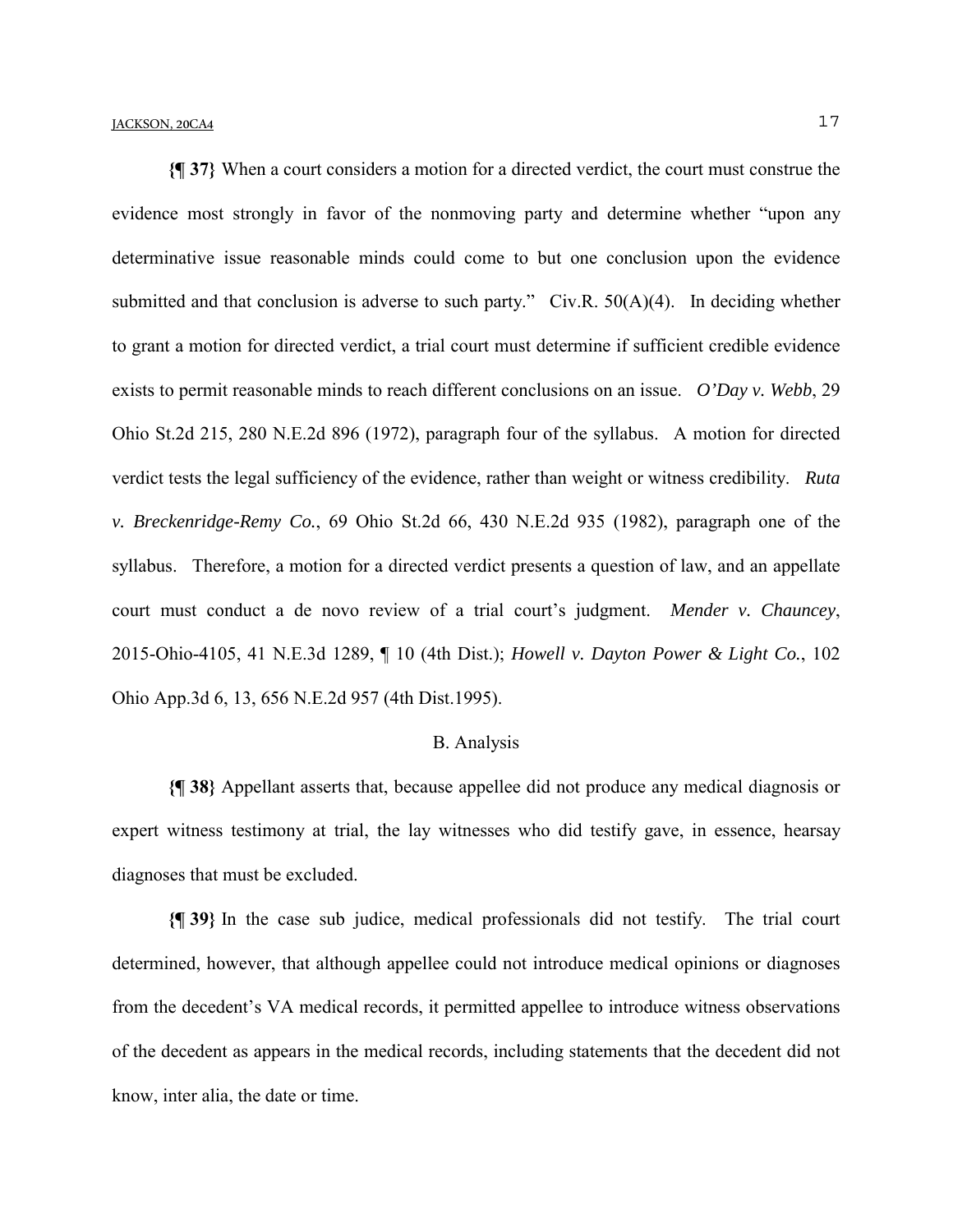**{¶ 40}** In *Bush v. Burchett*, 4th Dist. Athens No. 94CA2237, 1995 WL 356527 (June 13, 1995), this court held that a trial court erred by allowing a physician to read portions of another physician's letter that expressed a medical opinion. *Id.* at \*4. Also, in *Meek v. Cowman*, 4th Dist. Washington No. 07CA31, 2008-Ohio-1123, this court did hold that a decedent's capacity is determined as of the date the document in question is executed. In *Meek,* the beneficiaries under a prior will challenged the validity of a subsequent will that bequeathed them nothing, and argued that the testator, who had previously been declared incompetent in a guardianship proceeding, lacked testamentary capacity. *Id.* at ¶ 2-5. The trial court awarded summary judgment to the defendant and the other beneficiaries under the decedent's will. This court affirmed the judgment and held that the fact that the decedent had been judicially declared incompetent and under a guardianship raised only the presumption of incompetence, a presumption that the defendant, in fact, rebutted.

**{¶ 41}** Appellant argues that appellee did not produce sufficient evidence to show that, on the particular days in question, the decedent lacked the capacity to transfer property or include appellant as a joint owner of his bank accounts. Our review of the record, however, reveals that appellee presented ample competent, credible evidence at trial, if believed, concerning the decedent's mental condition, albeit without the benefit of expert medical testimony. Here, the jury heard all of the testimony, including the appellee and his sister, regarding their interaction with the decedent and the decedent's mental condition. The jury heard both appellant and his sister testify that they attended the VA Hospital appointment when medical professionals observed the decedent in a state of cognitive impairment, such that he was not oriented to time or place. Although lay witnesses could not offer expert opinions about the decedent's mental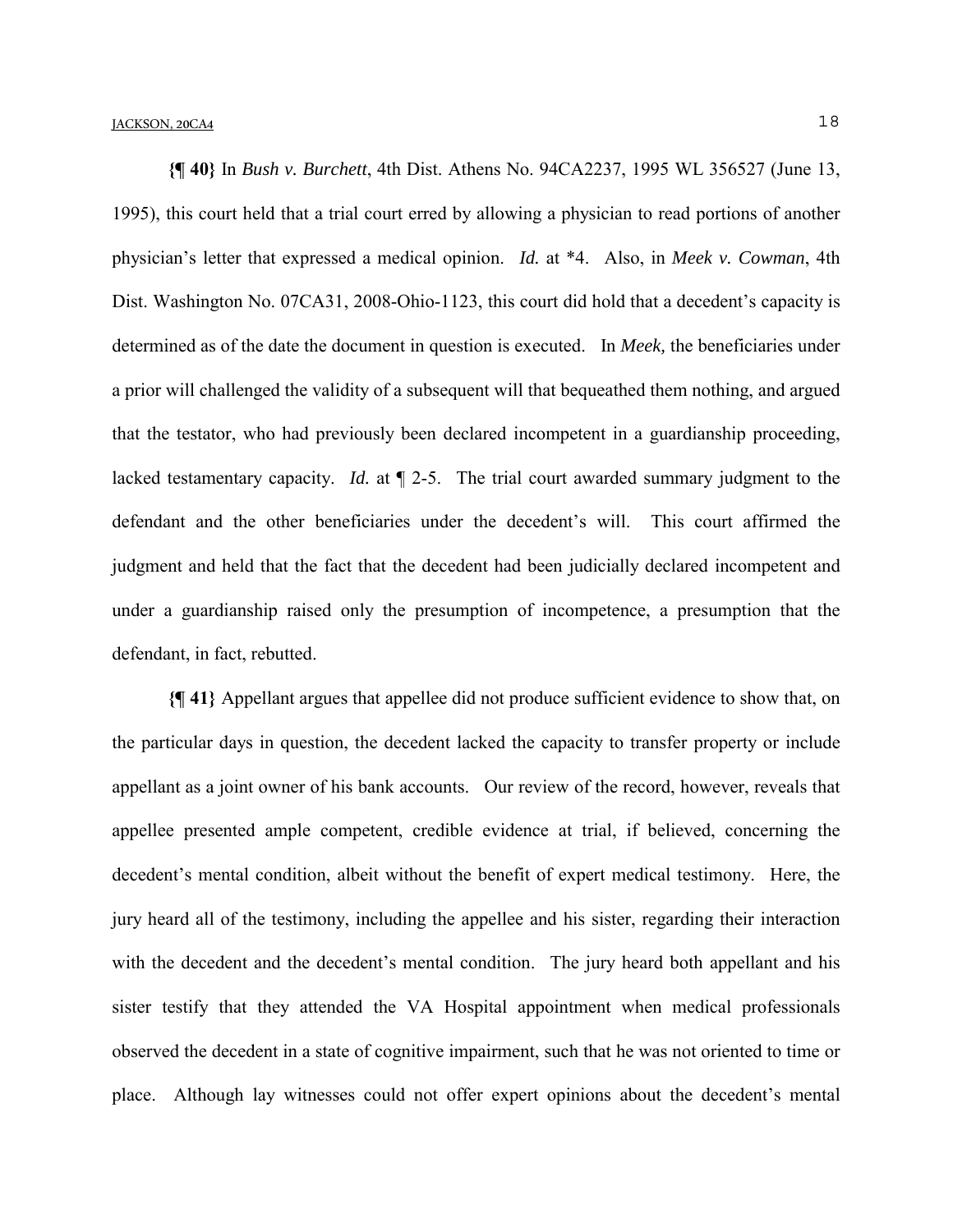condition, the witnesses could nevertheless recount and describe their observations, interactions, and personal opinions concerning the decedent's ability to function independently and to conduct his own affairs. The jury also heard testimony that appellant had the opportunity, and obvious motive, to compel the decedent to make significant financial decisions, and that appellant exerted his influence just days after appellant and others witnessed the decedent's hospital appointment and demonstration of his cognitive impairment. Moreover, appellant presented no evidence other than his own testimony. In fact, both parties could have presented potential witnesses who interacted with the decedent on the days of the asset transfers, witnesses who may have been able to recall particular details and events of that day. The record, however, is devoid of such evidence.

**{¶ 42}** Thus, in the case sub judice we believe that, after the trial court considered the evidentiary material, the court properly denied appellant's request for summary judgment. The evidence sufficiently demonstrated genuine issues of material fact as to appellant's culpability for the torts alleged in appellee's complaint. Therefore, we affirm the trial court's denial of appellant's summary judgment motion.

**{¶ 43}** Further, with respect to appellant's motion for directed verdict, we also agree with the trial court's conclusion that sufficient, credible evidence was adduced at trial to permit reasonable minds to reach different conclusions on the issues concerning the multi-count complaint that set forth the various tort claims against appellant.

**{¶ 44}** Accordingly, based upon the foregoing reasons, we overrule appellant's second assignment of error and affirm the trial court's judgment.

### JUDGMENT AFFIRMED.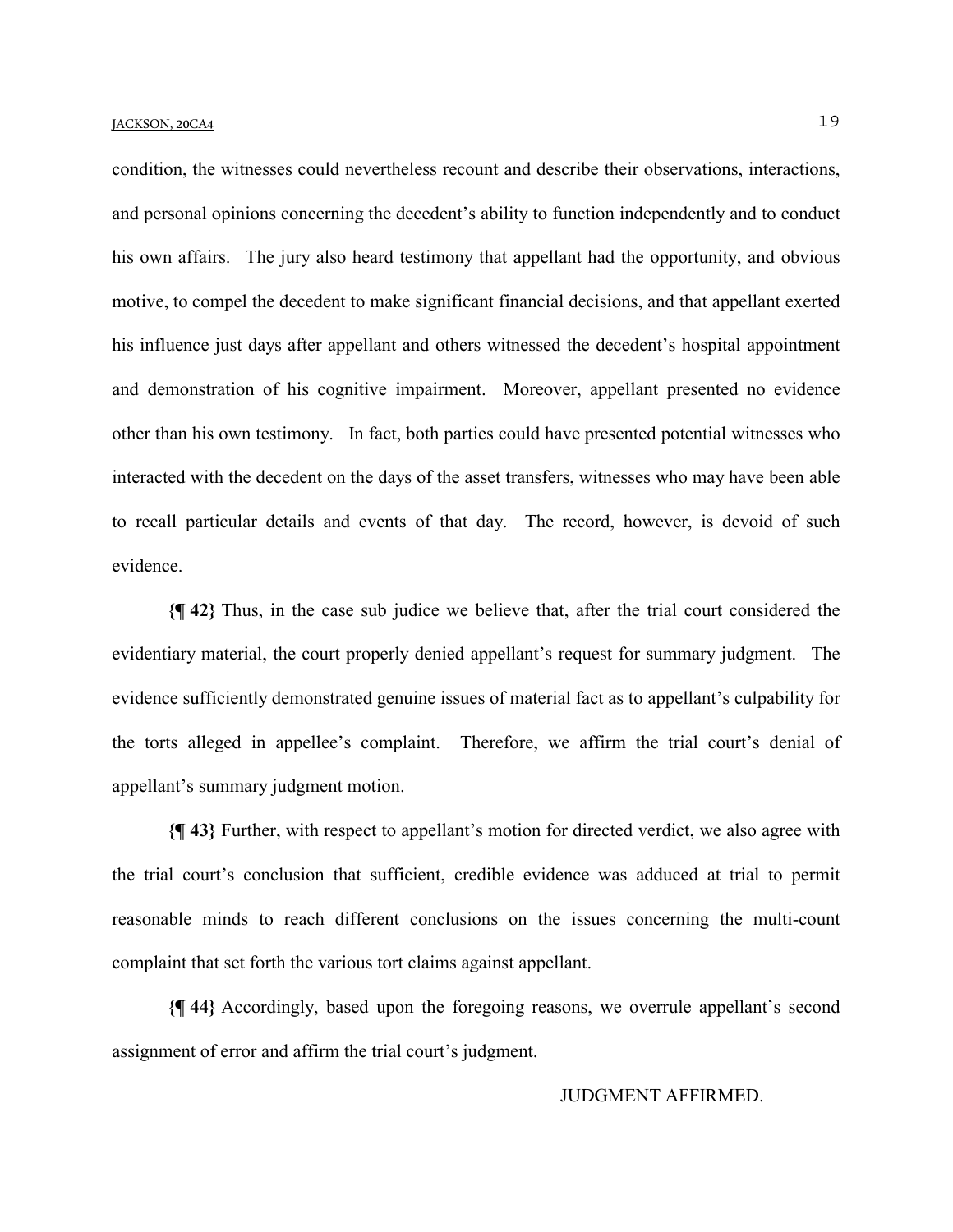#### JUDGMENT ENTRY

It is ordered that the judgment be affirmed and that appellee recover of appellant the costs herein taxed.

The Court finds there were reasonable grounds for this appeal.

It is ordered that a special mandate issue out of this Court directing the Jackson County

Common Pleas Court to carry these judgments into execution.

A certified copy of this entry shall constitute that mandate pursuant to Rule 27 of the Rules of Appellate Procedure.

Smith, P.J. & Hess, J.: Concur in Judgment & Opinion

For the Court

BY: Peter B. Abele, Judge